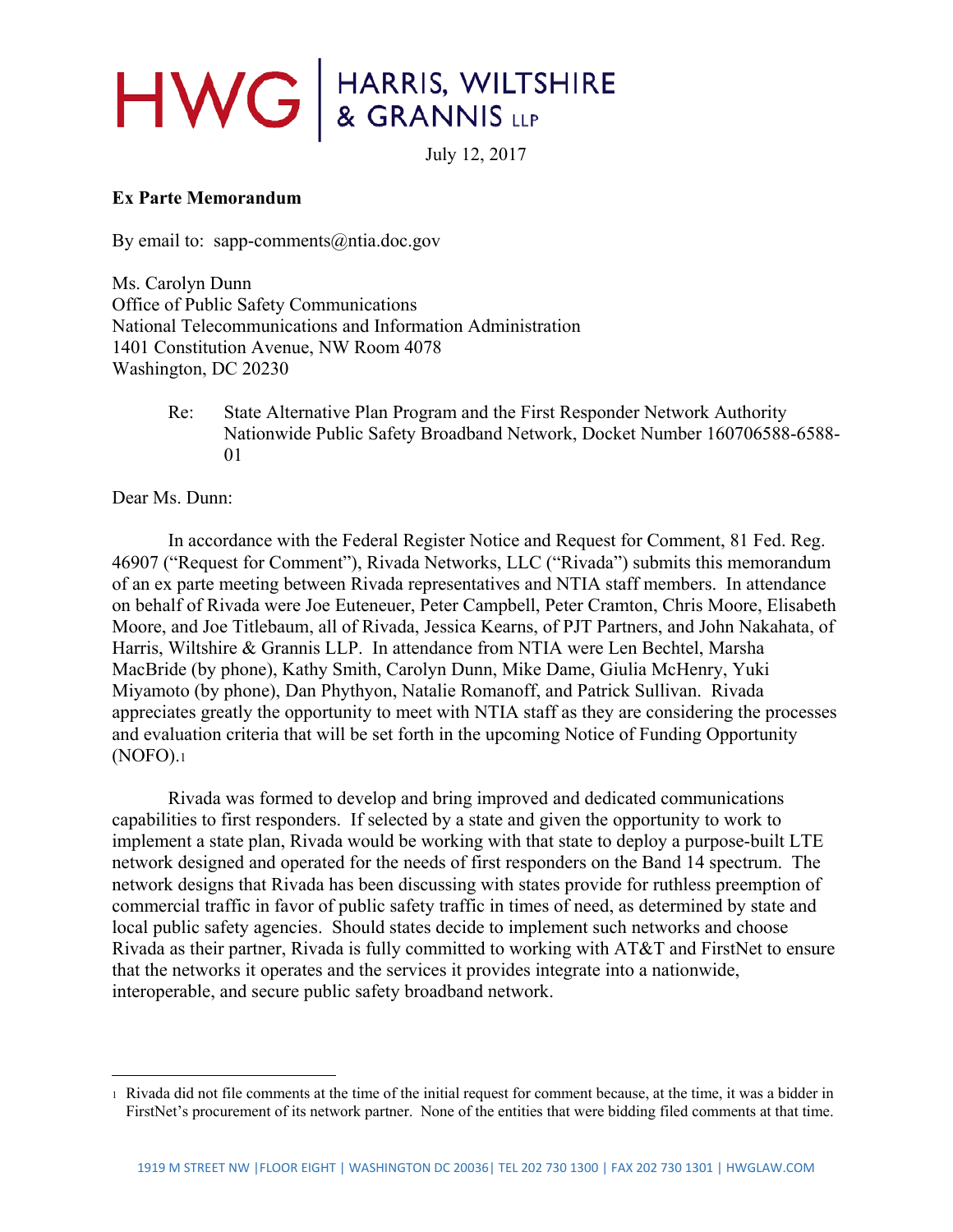Ms. Carolyn Dunn July 12, 2017 Page **2** of **4**

 Rivada has been, and continues to be, in discussions with many states, including responding to Requests for Proposals and Requests for Information where those have been issued. What is apparent and not at all surprising is the seriousness with which all states are approaching the decisions on how best to deploy an interoperable public safety broadband network within their state. States are clearly considering the state-specific information and plans that they have received from AT&T, as FirstNet's contractor, and they are conducting detailed evaluations of potential alternatives. States are clearly reviewing and evaluating all aspects on which NTIA will review state plans, including:

- technical capabilities of an alternative network operator;
- sustainable funding of initial deployment, ongoing operations and continued investment;
- security, coverage and quality of service;
- the timeframe for network deployment and services;
- continued integration and interoperability with the rest of the country; and
- overall cost-effectiveness and costs and benefits of pursing an alternative network.

States want to be sure that they will actually have a public safety broadband network that works with the rest of the country and that integrates with the other communications systems they already have. Crucially, they want to make sure that the public safety broadband network operationally works within the structure of public safety agencies in the state and provides necessary local adaptability and control. States have an obvious need to maintain accountability over deliverables, whether those be deliverables from AT&T as FirstNet's partner or from an alternative state partner.

We observed that, given the structure of the opt-out process, no state is going to opt out unless the Governor, as advised by the public safety agencies within the state, concludes that the state plan proposed by FirstNet and AT&T has significant deficiencies in one or more critical aspects, and that the state has a superior and sustainable alternative for the deployment and operation of the nationwide, interoperable public safety broadband network within its borders. When a state reaches that conclusion, state opt out is exactly the safety valve that Congress envisioned. In that situation, it is in the national interest for the state opt out process to work, and to be flexible enough to allow the state to achieve the better deployment it seeks, within the framework of nationwide interoperability.

 Rivada recognizes fully that the Public Safety Spectrum Act tasks NTIA with the responsibility of reviewing state plans to ensure that the requirements of 47 U.S.C.  $\S 1442(e)(2)(D)$  are met. This is an important statutory safeguard. Rivada urges NTIA, as it designs its NOFO criteria and its review process, not unduly to second guess states' evaluations of their own needs, and of the costs and sustainability of alternative network deployments within their states. As with all judgments, there will be a range of reasonableness, and Rivada urges NTIA to design and conduct its review processes to approve state plans where the state has reached conclusions within the range of reasonableness. States will necessarily be much more familiar with their own public safety structures, local needs, areas where coverage improvements are critical, and local market conditions, than a nationally centralized panel of experts.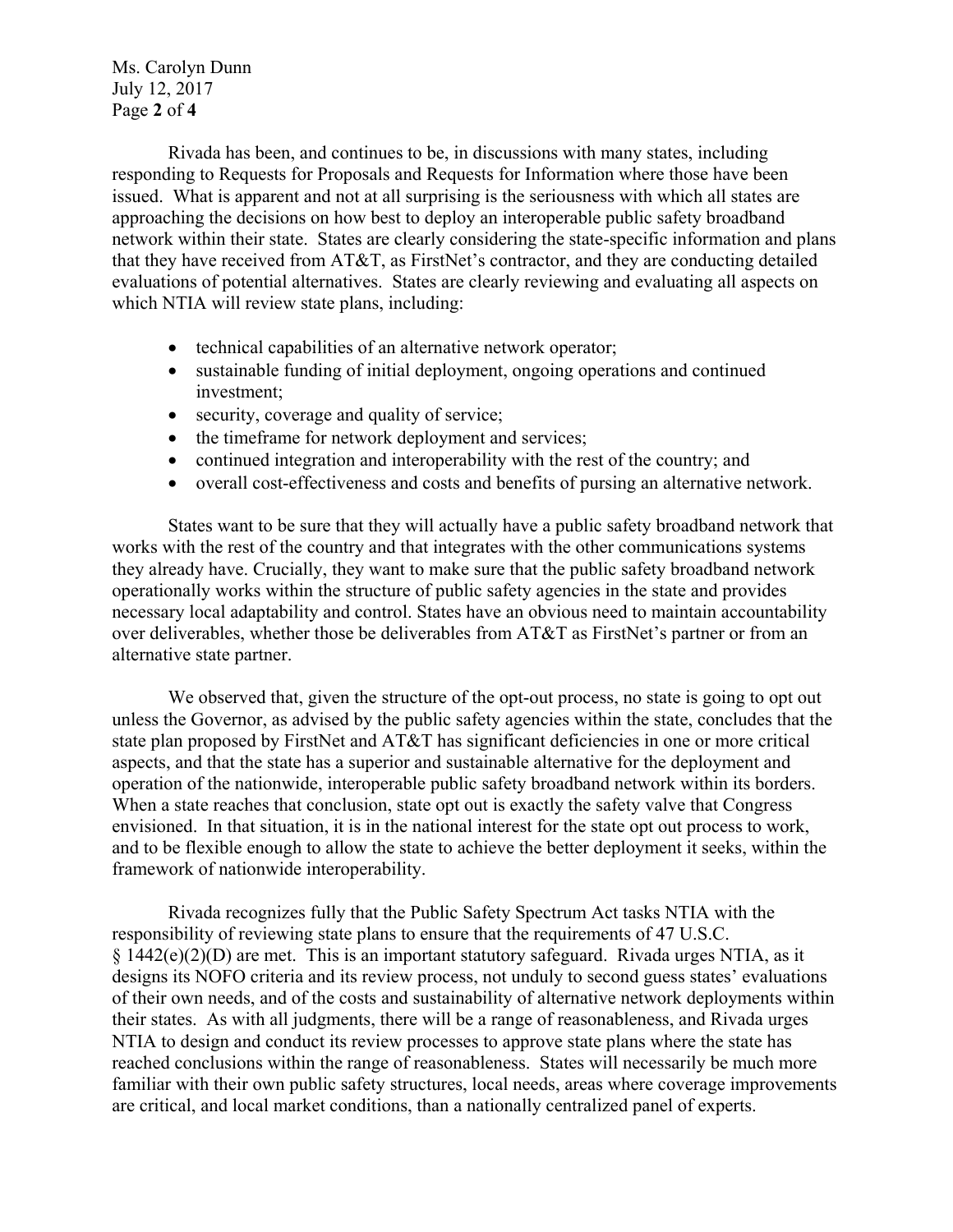Ms. Carolyn Dunn July 12, 2017 Page **3** of **4**

 $\overline{a}$ 

 Moreover, as it designs and implements its review of state plans according to the statutory criteria, NTIA should also bear in mind how reasonable state opt out can improve the overall likelihood of success of the nationwide public safety broadband network, both within the specific state under consideration and in the states in which AT&T deploys the state RAN. The presence of a critical mass of alternative state networks will provide NTIA and FirstNet with a set of ongoing benchmarks against which it can review the performance of the entire nationwide public safety broadband network, including with respect to the specific parameters of delivery timelines, cost-effectiveness, security, coverage and quality of service that are enunciated in 47 U.S.C.  $\S 1442(e)(2)(D)$ . If AT&T is the only entity operating the interoperable public safety broadband network across the country, NTIA and FirstNet will lack any market-based comparisons for evaluating AT&T's performance. This is particularly important with respect to service quality and innovation. No regulator has ever developed means of ensuring delivery of a high quality of service and continued innovation that is comparable to the discipline provided by the market, and market-based comparisons.

 Rivada greatly appreciates the spirit of transparency that underlies the NOFO process. It will be helpful for NTIA to provide greater detail on how it plans to evaluate state plans along each of the statutory criteria, and how it will score those evaluations. With respect to transparency, we note that in a number of places, both the Request for Comment and more recent NTIA presentations reference FirstNet policies, lease terms, and, as part of the financial evaluation, payments to FirstNet.2 It is difficult for states and their prospective partners to take these into account when FirstNet has not made those policies, terms and payments available. Furthermore, consideration of the lease terms and payments creates a problem in sequencing, as those are the subject of negotiations between the state and FirstNet at the end of the process, occurring after NTIA's review and approval. We further urge NTIA, as it is discussing these matters with FirstNet, to ensure that these policies and terms are open and flexible, and, where there are multiple ways to achieve an objective, to not preclude reasonable alternatives or service enhancements that may suit a particular state, and that do not disrupt baseline interoperability.

 Finally, Rivada has provided to NTIA staff a copy of the white paper authored by Dr. Cramton and Dr. Doyle. A copy of that paper is attached for inclusion the record.

 At the meeting, Rivada offered to continue to provide background information to NTIA staff as they move forward, or to answer questions as they come up.

\* \* \*

<sup>2</sup> *See e.g.* NTIA Presentation, "National State Plan Kickoff Meeting State Alternative Plan Program (SAPP) Presentation", at Slide 9 (payments to FirstNet), 11 (FirstNet lease terms), 12 (FirstNet Network Policies) (June 8, 2017), available at: https://www.ntia.doc.gov/other-publication/2017/state-alternative-plan-program-sappdiscussion-notice-funding-opportunity.